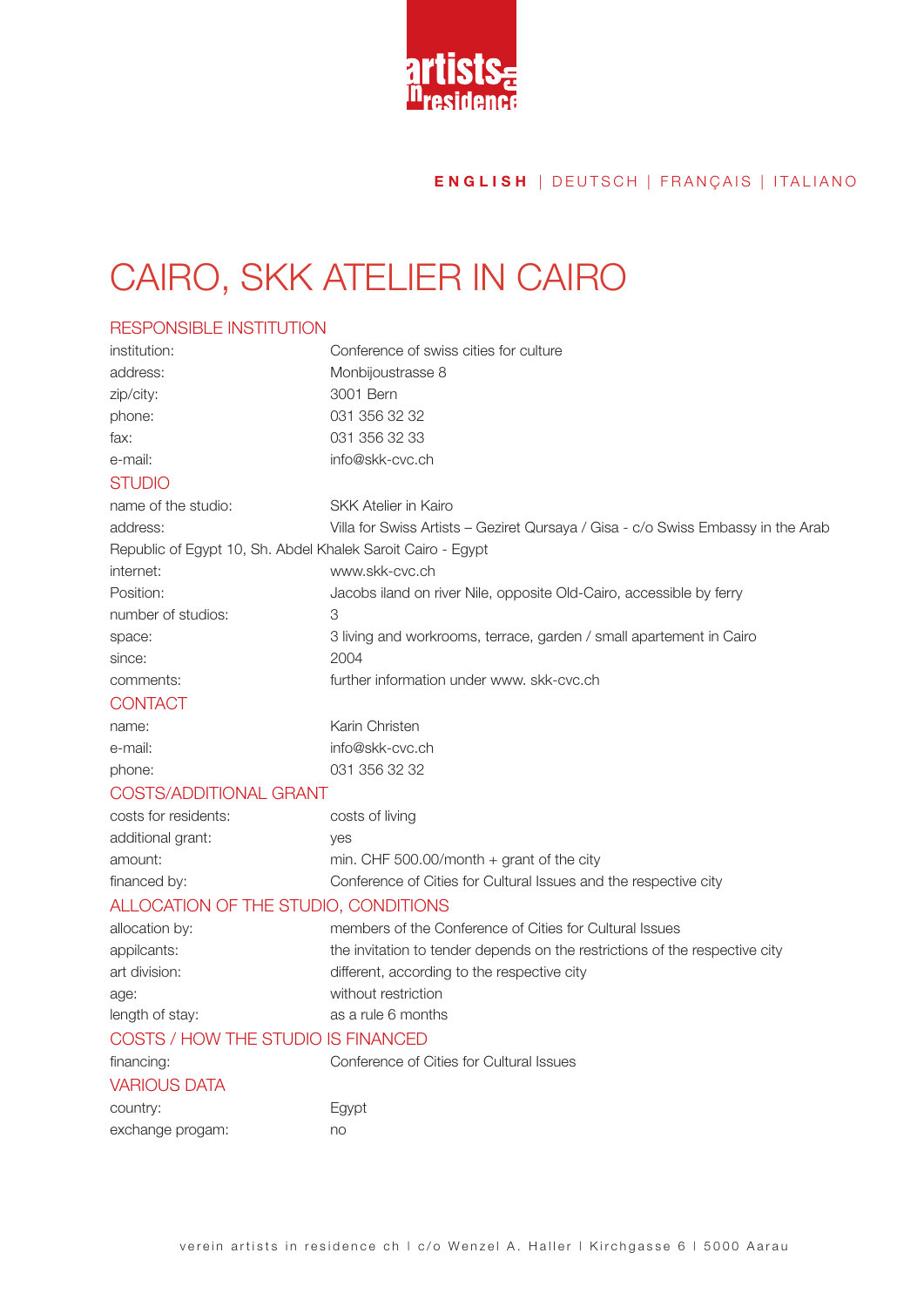

## KAIRO, SKK ATELIER IN KAIRO

### **TRÄGERSCHAFT** Institution: Städtekonferenz Kultur (SKK) Adresse: Monbijoustrasse 8 PLZ/Ort: 3001 Bern Telefon: 031 356 32 32 Fax: 031 356 32 33 E-Mail: info@skk-cvc.ch ATELIER Ateliername: SKK Atelier in Kairo Adresse: Villa for Swiss Artists – Geziret Qursaya / Gisa - c/o Swiss Embassy in the Arab Republic of Egypt 10, Sh. Abdel Khalek Saroit Cairo - Egypt Webseite: www.skk-cvc.ch Erreichbarkeit: Jakobsinsel im Nil, gegenüber von Alt-Kairo, mit Fähre erreichbar Anzahl Ateliers: 3 Raum: 3 Wohnateliers, Dachterrasse, Garten / Pied-à-terre in Kairo Seit: 2004 Kommentar: weitere Informationen unter www.skk-cvc.ch **KONTAKTPERSON** Name: Karin Christen E-Mail: info@skk-cvc.ch Telefon: 031 356 32 32 MIFTKOSTEN / ZUSÄTZLICHE STIPENDIEN Kosten für die BenutzerInnen: Lebenshaltungskosten zusätzliche Stipendien: ja Betrag: min. CHF 500.00/Monat (pro Person) + Stipendium Stadt finanziert durch: SKK und jeweilige Stadt VERGABE DES ATELIERS / BEDINGUNGEN Vergabe durch: Mitgliederstädte der SKK (Ausschreibung gemäss Belegungsplan) Vergabe an: Kulturschaffende, Bedingungen je nach Stadt verschieden Kunstsparte(n): verschieden, je nach Stadt Alter: ohne Einschränkungen Aufenthaltsdauer: in der Regel 6 Monate KOSTEN / FINANZIERUNG DES ATELIERS Finanzierung: SKK DIVERSE ANGABEN

Land: Ägypten Austauschprogramm: nein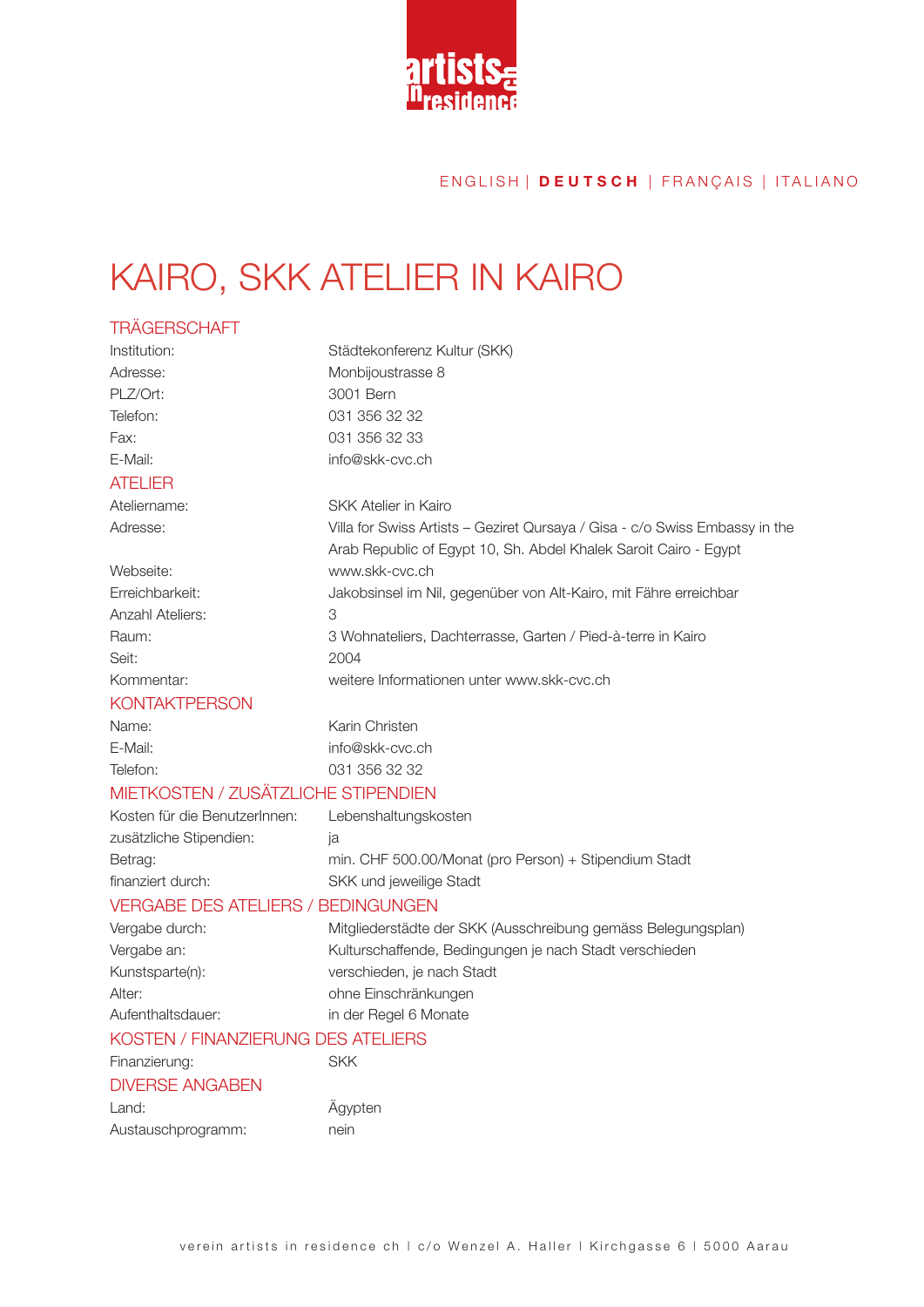

## CAIRE, CVC ATELIER AU CAIRE

### RESPONSABILITÉ nstitution: Conférence des villes en matière culturelle (CVC) adresse: Monbijoustrasse 8 code postale/ville: 3001 Bern téléphone: 031 356 32 32 fax: 031 356 32 33 e-mail: info@skk-cvc.ch ATELIER nom d›atelier: CVC Atelier au Caire adresse: Villa for Swiss Artists – Geziret Qursaya / Gisa - c/o Swiss Embassy in the Arab Republic of Egypt 10, Sh. Abdel Khalek Saroit Cairo - Egypt internet: www.skk-cvc.ch Position: **illuming the State of the Jacob sur le Nile, en face de Vieux-Caire, accesible avec le bac** nombres d›atelier: 3 éspace: 3 appartements-ateliers, terrasse , jardin / pied-à-terre au Caire depuis: 2004 commentaires: plus d>informations sous www. skk-cvc.ch PERSONNE À CONTACTER nom: Karin Christen e-mail: info@skk-cvc.ch téléphone: 031 356 32 32 FRAIS/BOURSES SUPPLÉMENTAIRES frais à la charge des résident(e)s: coût de vie bourses supplémentaires: oui montant: min. CHF 500.00/mois (par personne) + bourse de la ville payé par: CVC, villes respectives ATTRIBUTION DES ATELIERS, CONDITIONS attribution par: membres de la CVC requérant(e)s: artistes | les conditions dépendent des différentes villes discipline d<sup>3</sup>art: discipline d<sup>3</sup>art: différent (selon les villes) âge: sans restrictions durée du séjour:<br>
généralement 6 mois FRAIS/ FINANCEMENT DES ATELIERS financement: CVC INFORMATIONS DIVERSES pays: Egypte programme d<sup>3</sup>échange: nein